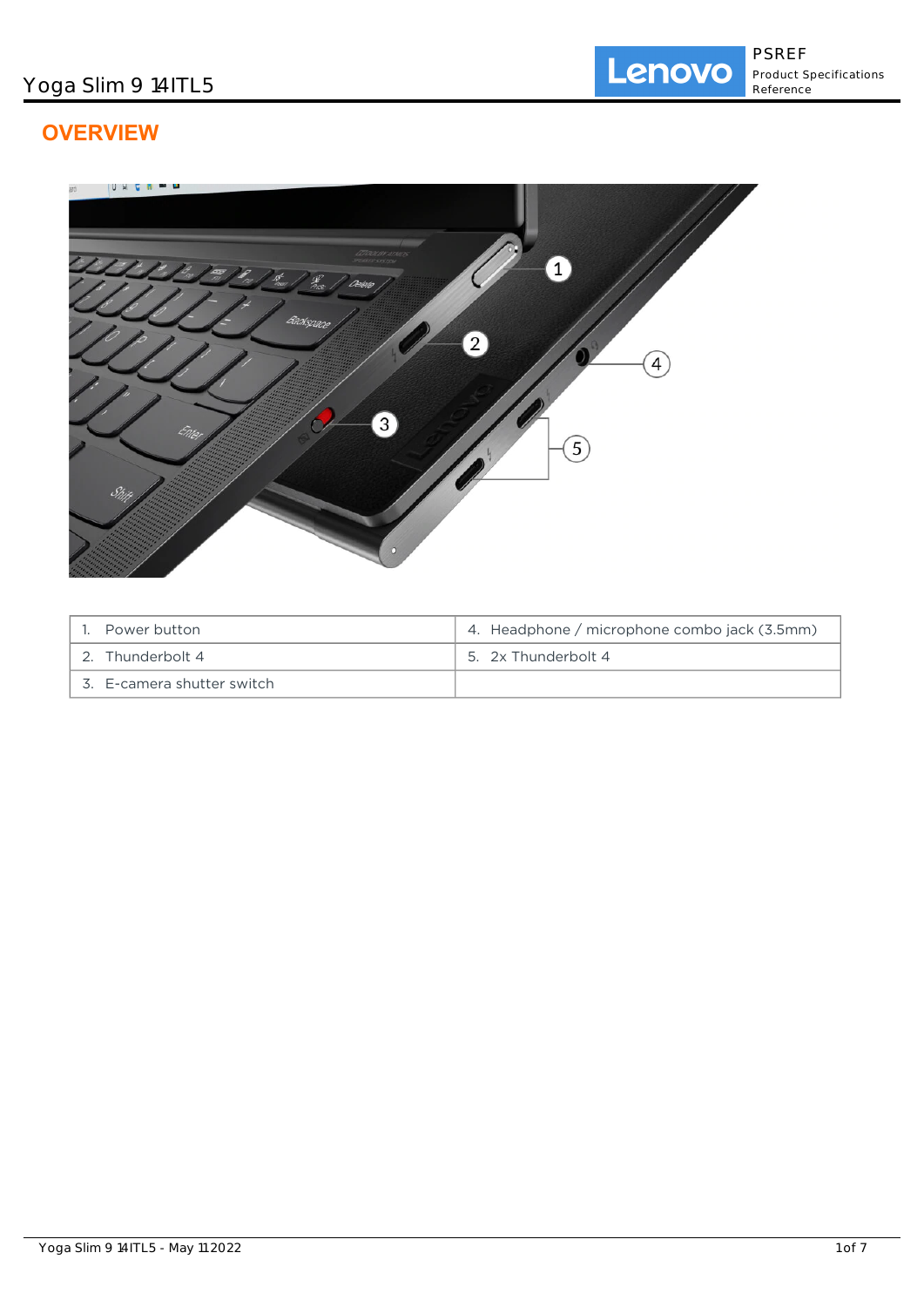Lenovo

# **PERFORMANCE**

## **Processor**

**Processor Family** 11th Generation Intel® Core™ i5 / i7 Processor

## **Operating System**

## **Operating System**\*\*

- Windows® 11 Pro 64
- Windows 11 Home 64
- Windows 10 Pro 64
- Windows 10 Home 64

## **Monitor Support**

## **Monitor Support**

Supports up to 4 independent displays (native display and 3 external monitors via Thunderbolt™)

• Thunderbolt supports up to 5120x3200@60Hz

## **Chipset**

### **Chipset**

Intel SoC (System on Chip) platform

## **Memory**

### **Max Memory**[1]

- 8GB soldered memory, not upgradable
- 16GB soldered memory, not upgradable

## **Memory Slots**

Memory soldered to systemboard, no slots, dual-channel

### **Memory Type**

LPDDR4x-4266

### Notes:

1. The max memory is based on the test results with current Lenovo® memory offerings. The system may support more memory as the technology develops.

## **Storage**

## **Storage Support**[1]

One drive, up to 2TB M.2 2280 SSD

### **Storage Type**

| Disk Type | Interface                                   | <b>RPM</b> Security      |
|-----------|---------------------------------------------|--------------------------|
|           | M.2 2280 SSD   PCIe® NVMe®, PCIe 3.0 x4   - | $\overline{\phantom{a}}$ |

Notes:

1. The storage capacity supported is based on the test results with current Lenovo storage offerings. The system may support larger storage as the technology develops.

## **Removable Storage**

**Optical**

None

### **Card Reader**

No card reader

## **Multi-Media**

### **Audio Chip**

High Definition (HD) Audio, Realtek® ALC3268 codec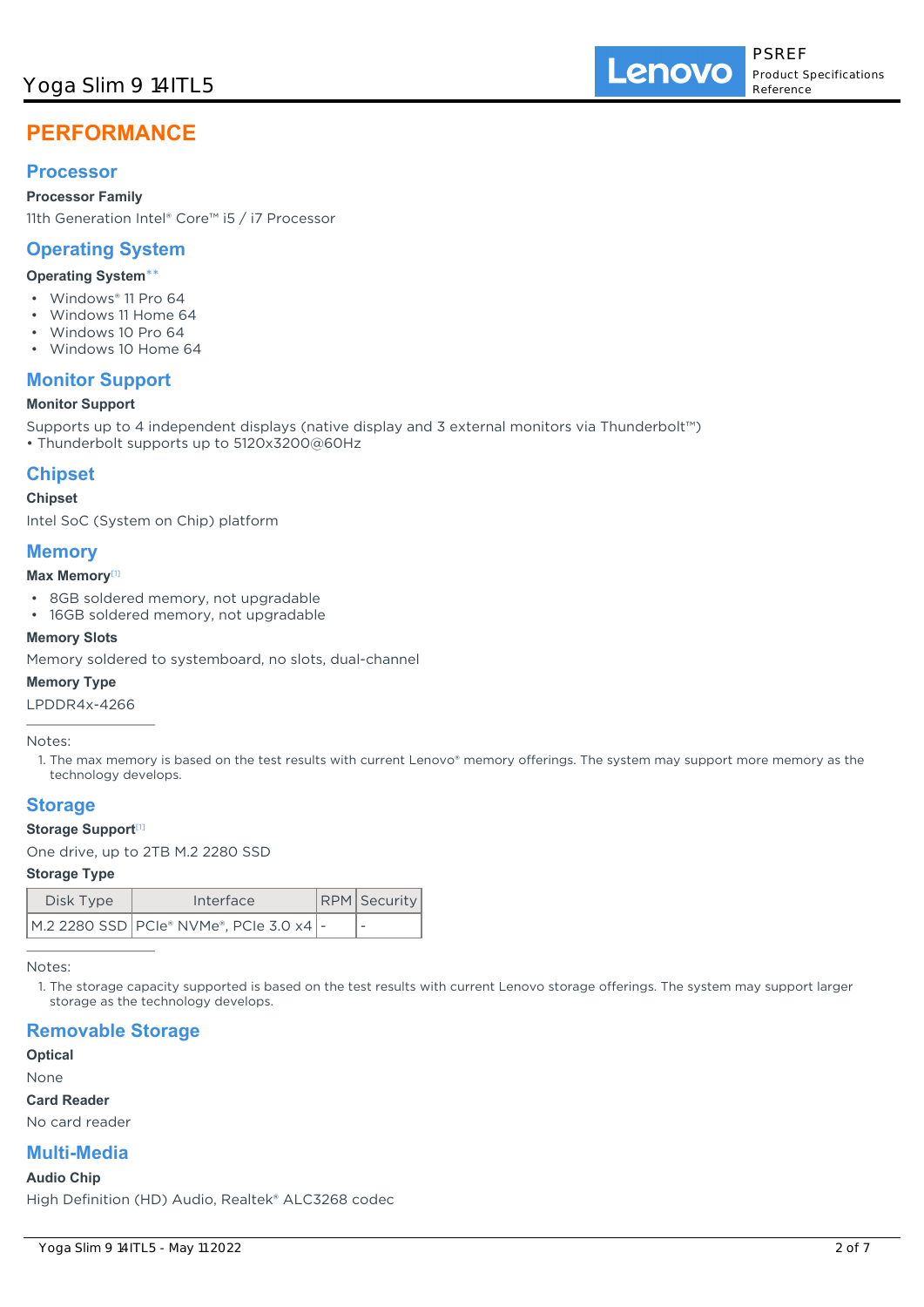Lenovo

## **Speakers**

Dual front speaker, 2W x2, optimized with Dolby® Atmos®, Smart Amplifier (AMP), sound by Dolby

## **Microphone**

Dual array microphone, far-field

## **Camera**

HD 720p webcam with IR, support E-privacy shutter, fixed focus, with ToF sensor

## **Sensor**

## **Sensors**

- Accelerometer (G) sensor
- Ambient light sensor (ALS)
- Hall sensor
- ToF sensor

## **Battery**

## **Battery**

Integrated Li-Polymer 63.5Wh battery, supports Rapid Charge Express (get 4 hours of runtime with 15-minute charge)

## **Max Battery Life**[1]

• FHD model: MobileMark® 2014: 20 hr Local video (1080p) playback@150nits: 23 hr UHD model: •

MobileMark 2014: 12 hr Local video (1080p) playback@150nits: 15 hr

Notes:

1. All battery life claims are approximate maximum and based on results using the MobileMark 2014, MobileMark 2018, JEITA 2.0, continuous 1080p video playback (with 150nits brightness and default volume level) or Google Power Load Test (PLT) battery-life benchmark tests. Actual battery life will vary and depends on many factors such as product configuration and usage, software use, wireless functionality, power management settings, and screen brightness. The maximum capacity of the battery will decrease with time and use.

## **Power Adapter**

### **Power Adapter**[1]

65W USB-C® slim (3-pin) AC adapter, supports PD 3.0, 100-240V, 50-60Hz

Notes:

1. AC adapter offerings depend on the country.

# **DESIGN**

## **Display**

## **Display**\*\* [1]

| <b>Size</b> | Resolution                | Touch           |            | Type   Brightness   Surface |        | Aspect<br>Ratio | Contrast<br>Ratio | Color<br>Gamut | Viewing<br>Angle | <b>Key Features</b>                    |
|-------------|---------------------------|-----------------|------------|-----------------------------|--------|-----------------|-------------------|----------------|------------------|----------------------------------------|
| 14.0''      | <b>FHD</b><br>(1920x1080) | Multi-<br>touch | <b>IPS</b> | 400 nits                    | Glossy | 16:9            |                   | 100%<br>sRGB   |                  |                                        |
| 14.0"       | <b>UHD</b><br>(3840x2160) | Multi-<br>touch | <b>IPS</b> | 500 nits                    | Glossy | 16:9            |                   | 90%<br>DCI-P3  |                  | VESA DisplayHDR™<br>400, Dolby Vision™ |

## **Touchscreen**

Capacitive-type multi-touch, supports 10-point touch

## Notes:

1. California Electronic Waste Recycling Fee

In California, per state law, Lenovo charges an electronic waste recycling fee on this covered device at the time of sale of the product. For more information, go to https://www.calrecycle.ca.gov/Electronics/Consumer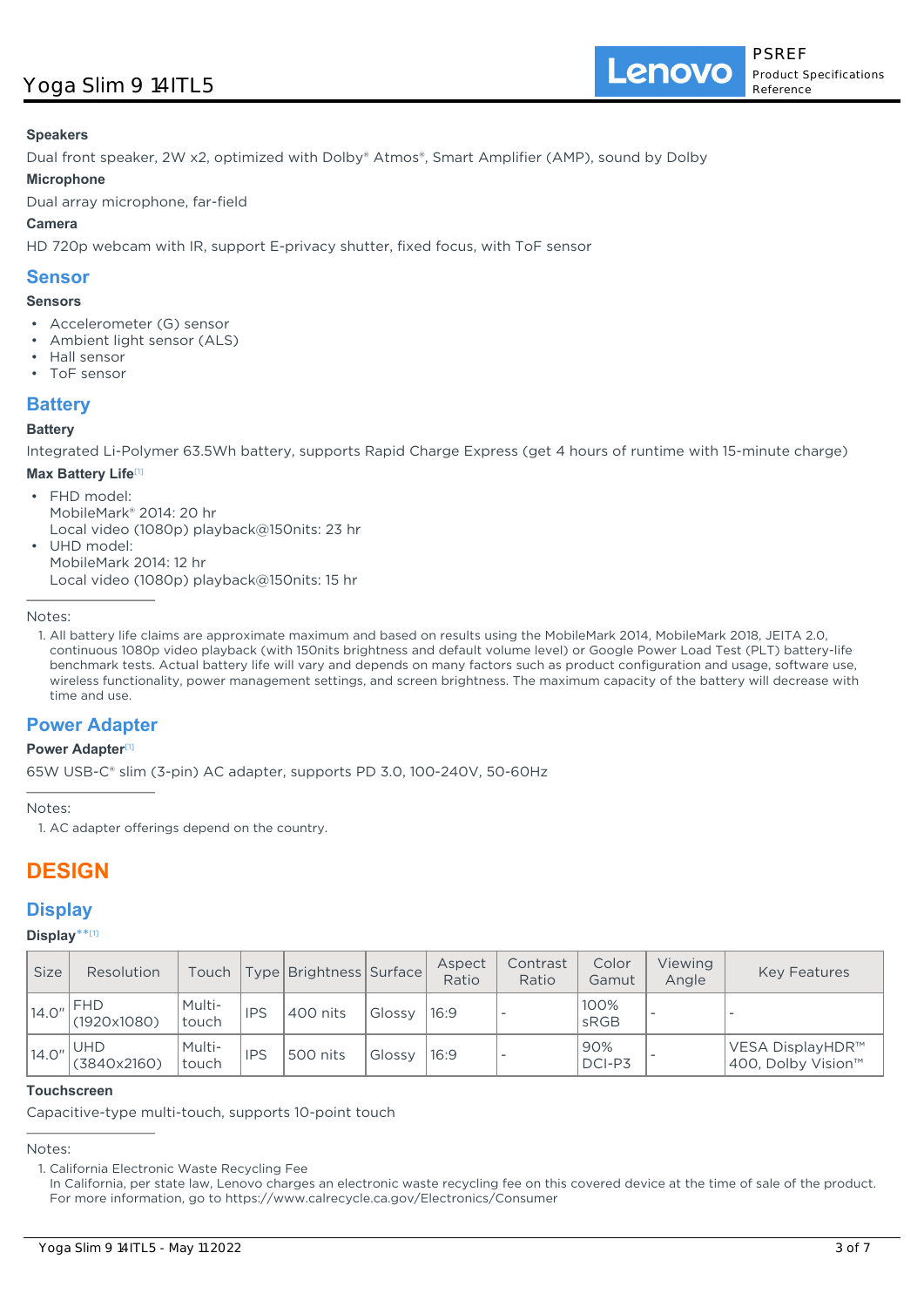## Yoga Slim 9 14ITL5

## **Input Device**

### **Keyboard**

6-row, multimedia Fn keys

## **Keyboard Backlight**

LED backlight

## **Touchpad**

Buttonless glass surface multi-touch touchpad, supports Precision TouchPad (PTP), 65 x 105 mm (2.56 x 4.13 inches)

## **Mechanical**[1]

### **Dimensions (WxDxH)**

318 x 200.9 x 13.9-14.6 mm (12.52 x 7.91 x 0.55-0.57 inches)

#### **Weight**

| <b>Models</b> | Weight                                    |  |  |
|---------------|-------------------------------------------|--|--|
|               | 2D glass models Around 1.29 kg (2.84 lbs) |  |  |
|               | 3D glass models Around 1.31 kg (2.89 lbs) |  |  |

### **Case Color**

Shadow black

**Surface Treatment**

Leather

### **Case Material**

Aluminium covered with leather (top), 2D glass or 3D glass (display cover), aluminium (bottom)

Notes:

1. The system dimensions and weight vary depending on configurations.

# **CONNECTIVITY**

## **Network**

**Onboard Ethernet**

No Ethernet

### **WLAN + Bluetooth®**[1]

Wi-Fi® 6, 802.11ax 2x2 Wi-Fi + Bluetooth 5.1

Notes:

1. Bluetooth 5.2 is hardware ready but may run at a lower version due to OS limitation

## **Ports**[1]

### **Standard Ports**

• 3x Thunderbolt 4 (support data transfer, Power Delivery 3.0, and DisplayPort™ 1.4a)

• 1x Headphone / microphone combo jack (3.5mm)

USB 3.2 Gen 1 (SuperSpeed USB 5Gbps, formerly USB 3.0 / USB 3.1 Gen 1): 5 Gbit/s;

USB 3.2 Gen 2 (SuperSpeed USB 10Gbps, formerly USB 3.1 Gen 2): 10 Gbit/s;

USB 3.2 Gen 2x2 (SuperSpeed USB 20Gbps): 20 Gbit/s;

Thunderbolt 3/4: 40 Gbit/s

## **Monitor Cable**

#### **Monitor Cable**

Notes:

<sup>1.</sup> The transfer speed of following ports will vary and, depending on many factors, such as the processing speed of the host device, file attributes and other factors related to system configuration and your operating environment, will be slower than theoretical speed. USB 2.0: 480 Mbit/s;

<sup>•</sup> Lenovo USB-C 3-in-1 Hub (USB-C to VGA / HDMI® / USB-A)

<sup>•</sup> No monitor cable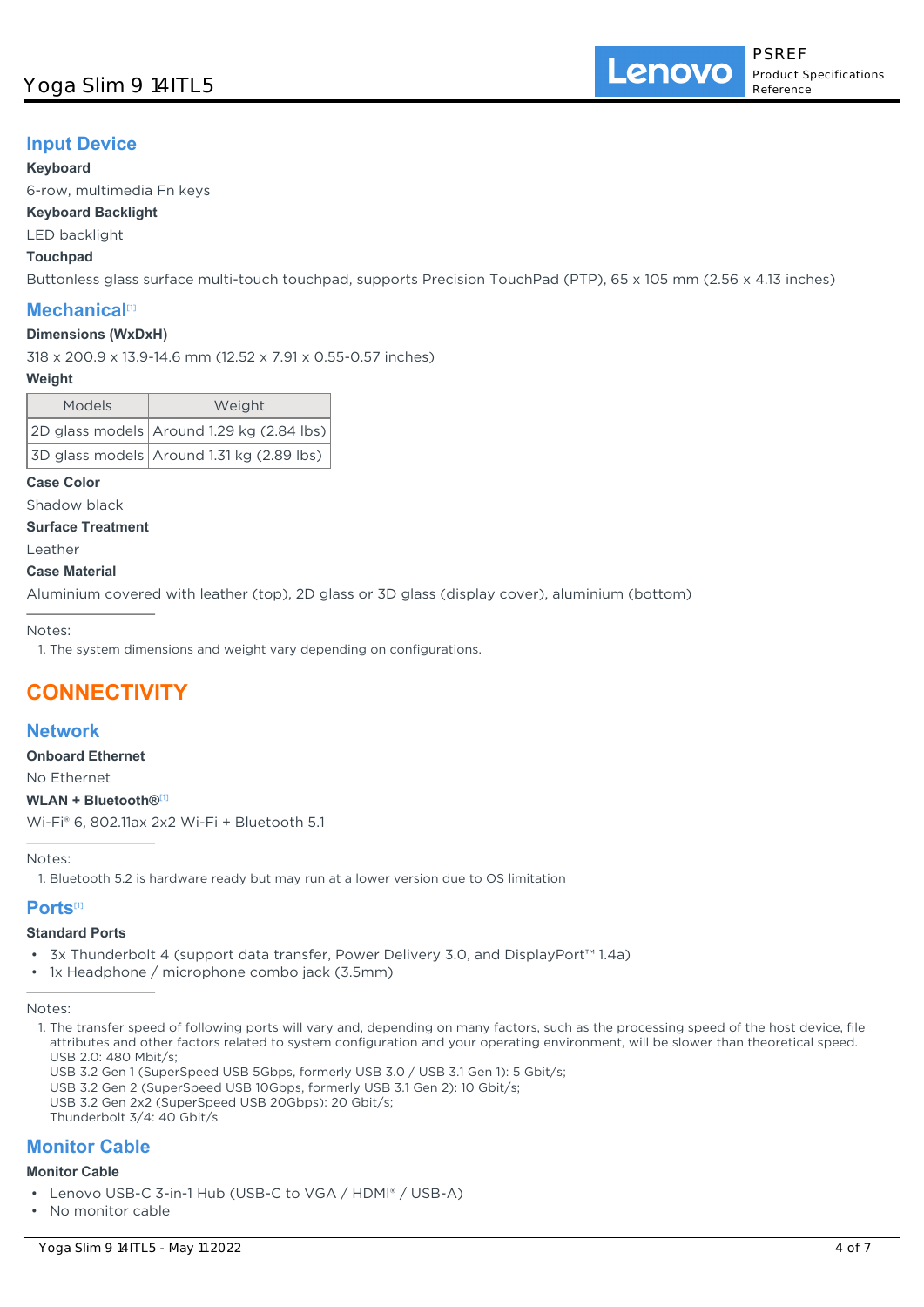Lenovo

# **SECURITY & PRIVACY**

## **Security**

## **Security Chip**

Firmware TPM 2.0 integrated in chipset

## **Fingerprint Reader**

No fingerprint reader

## **BIOS Security**

- Administrator password
- User password
- Master hard disk password
- User hard disk password

## **Other Security**

- E-Camera shutter
- IR camera for Windows Hello

## **SERVICE**

## **Warranty**

### **Base Warranty**\*\* [1]

- 1-year depot service
- 1-year depot with 2-year system board service (Korea only)
- 2-year (1-yr battery) depot service
- 3-year (1-yr battery) depot service

### Notes:

1. More information of warranty policy, please access https://pcsupport.lenovo.com/warranty

# **ENVIRONMENTAL**

## **Operating Environment**

### **Temperature**[1]

- At altitudes up to 2438 m (8,000 ft) - Operating: 5°C to 35°C (41°F to 95°F)
- Storage: 5°C to 43°C (41°F to 109°F)
- At altitudes above 2438 m (8,000 ft) •
- Maximum temperature when operating under the unpressurized condition: 31.3°C (88°F)

### **Humidity**

- Operating: 8% to 95% at wet-bulb temperature 23°C (73°F)
- Storage: 5% to 95% at wet-bulb temperature 27°C (81°F)

## **Altitude**

Maximum altitude (without pressurization): 3048 m (10,000 ft)

Notes:

1. When you charge the battery, its temperature must be no lower than  $10^{\circ}$ C (50 $^{\circ}$ F).

# **ACCESSORIES**

## **Bundled Accessories**

## **Bundled Accessories**

Lenovo Yoga® 14-inch Sleeve

# **CERTIFICATIONS**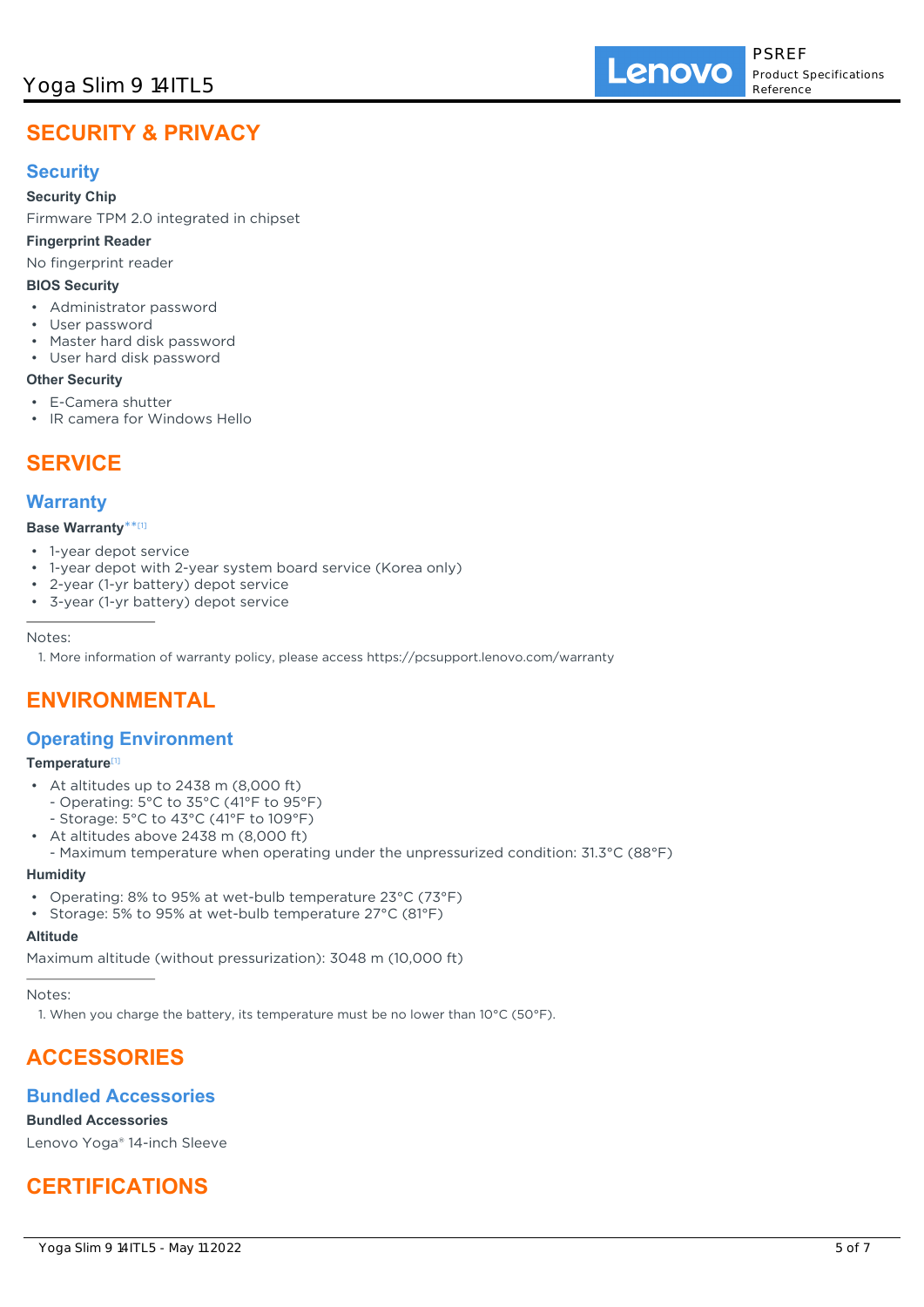## **Green Certifications**

## **Green Certifications**

- ENERGY STAR® 8.0
- ErP Lot 3
- RoHS compliant

## **Other Certifications**

## **Other Certifications**

(Optional) Intel Evo™ Platform

- Feature with \*\* means that only one offering listed under the feature is configured on selected models.
- Lenovo reserves the right to change specifications or other product information without notice. Lenovo is not responsible for photographic or typographical errors. LENOVO PROVIDES THIS PUBLICATION "AS IS," WITHOUT WARRANTY OF ANY KIND, EITHER EXPRESS OR IMPLIED, INCLUDING THE IMPLIED WARRANTIES OF MERCHANTABILITY OR FITNESS FOR A PARTICULAR PURPOSE. Some jurisdictions do not allow disclaimer of express or implied warranties in certain transactions, therefore this disclaimer may not apply to you.
- The specifications on this page may not be available in all regions, and may be changed or updated without notice.